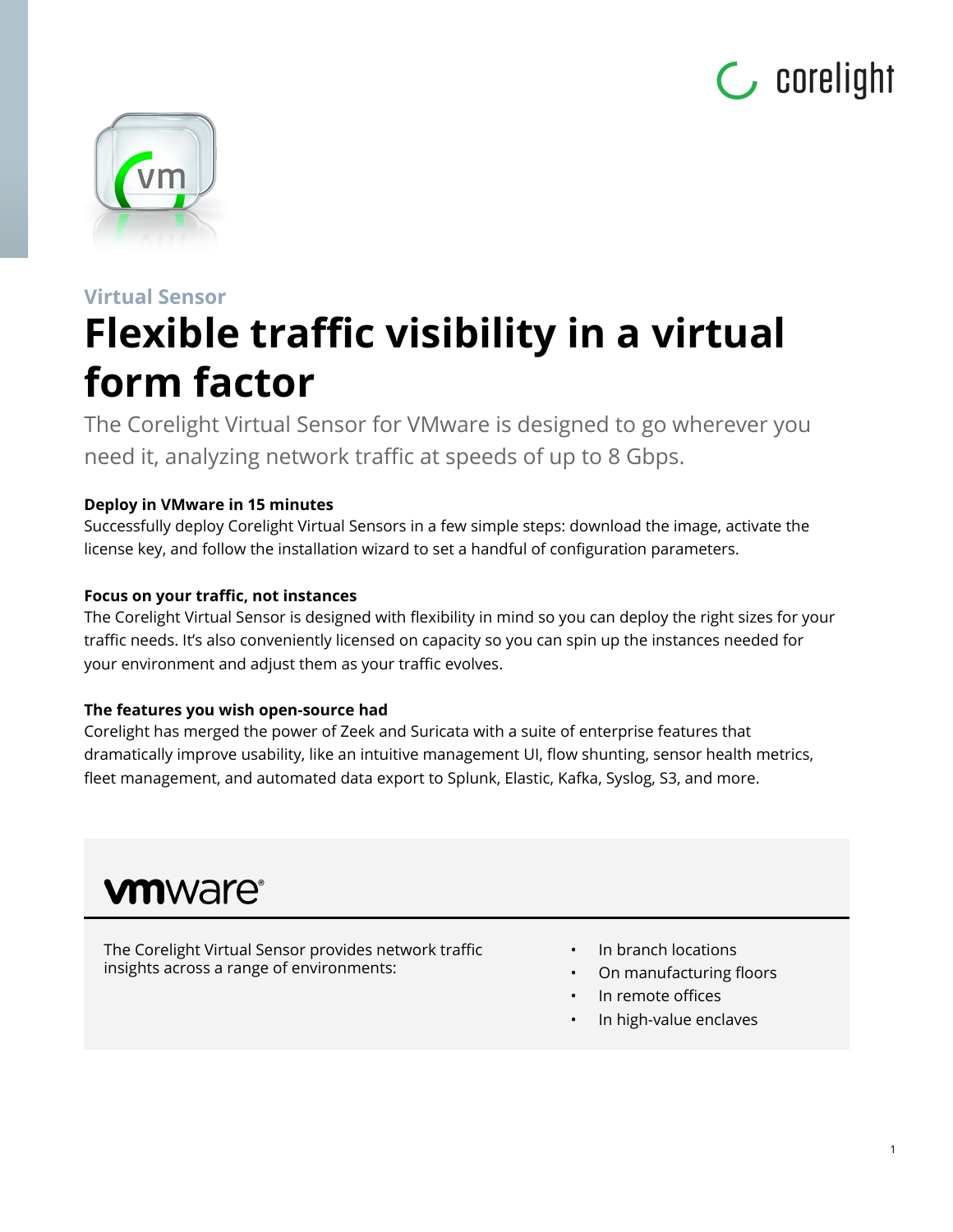## Specifications

#### **Best-in-class Zeek and Suricata deployment:**

- Corelight's best-in-class Zeek and Suricata platform in a virtual machine
- Built-in Zeek packages for detection, monitoring, and data enrichment
- Intuitive, 15 minute configuration, with a beautiful web UI
- Capacity-based licensing model for deployment flexibility
- Zeek log export to Splunk, Elastic, Kafka, Syslog, SIEMs, and SFTP
- High performance and efficient file extraction
- Comprehensive REST API for configuration and monitoring
- Minimalist, custom OS optimized for secure operation
- Automatic updates and feature enhancements
- World-class support from the definitive Zeek experts

| <b>Nominal capacity</b> | <b>vCPUs</b> | RAM (GB) | Disk (GB) |  |
|-------------------------|--------------|----------|-----------|--|
| 500 Mbps                | 4            | 16       | 500       |  |
| 1 Gbps                  | 8            | 32       | 500       |  |
| 2 Gbps                  | 16           | 64       | 500       |  |
| 4 Gbps                  | 32           | 128      | 1000      |  |
| 5 Gbps                  | 40           | 160      | 1000      |  |
| 6 Gbps                  | 48           | 192      | 2000      |  |
| 8 Gbps                  | 64           | 256      | 4000      |  |

#### **Scalable across a range of VMware reference configurations:**

#### **VMware minimum system requirements**

- VMware ESX 6.0 or later
- 4 cores, 16 GB RAM, 500 GB disk
- Online access for initial configuration